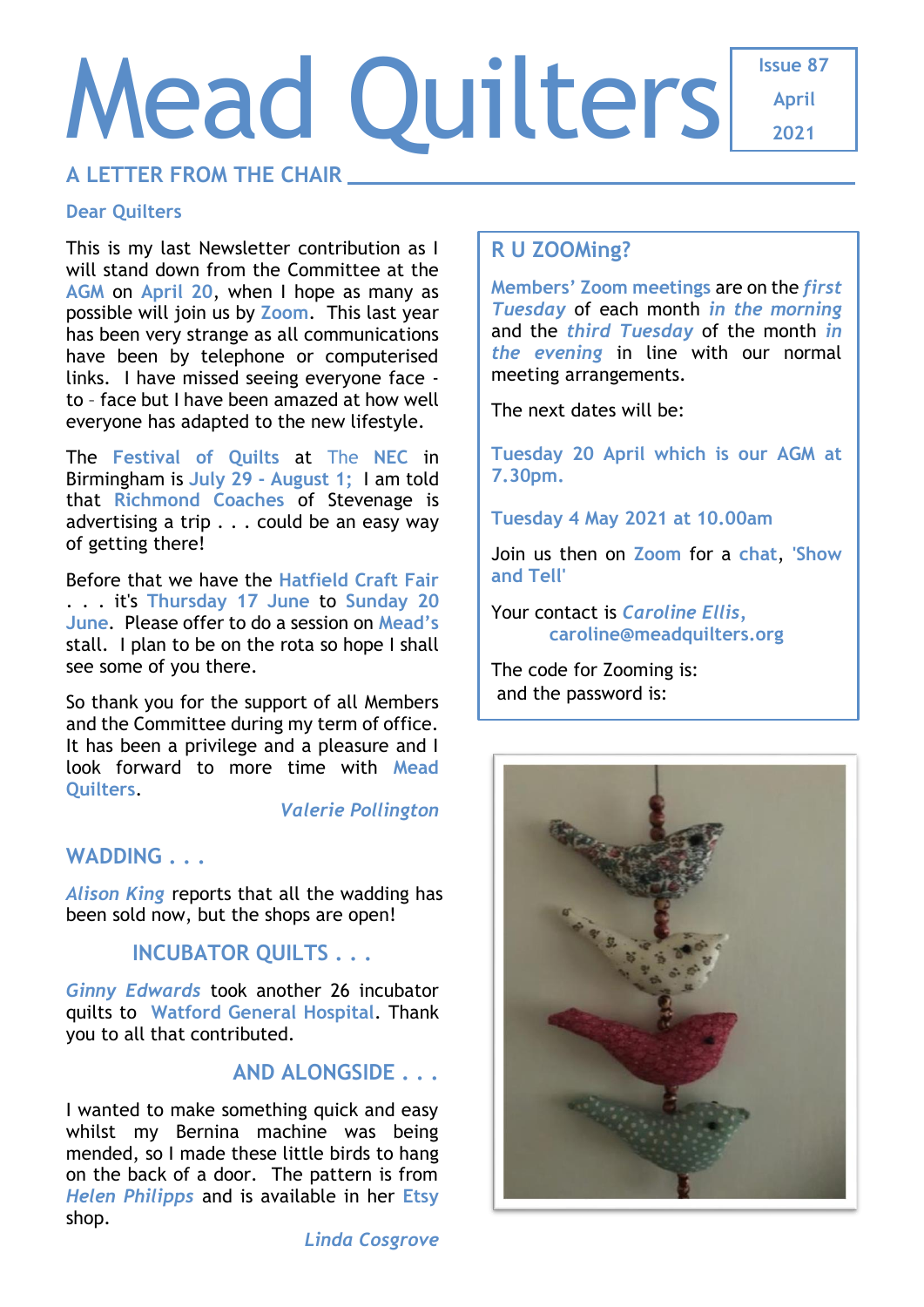# **BOOK REVIEWS by JANET GODDARD**

#### **'Quilting with Liberty Fabrics'**



**'Quilting with Liberty Fabrics'** by *Jenni Smith* is a hardback book with 224 pages of content. The book comes in a gorgeous textured linen slipcase in beautiful Liberty fabric. This is the first quilting book to be an official partnership with *Liberty*.

The book contains a little history about **Liberty** and then the history of the fabrics. The book moves through each decade detailing fabrics with an accompanying quilt project; there are patterns for 15 quilts in total.

The photography is spectacular and the book is simply beautiful . . . I think that it is a book for dipping in and out of.

### **'QUILTFOLK'**

. . . is not actually a book but a magazine published quarterly in the **USA**. It is a community supported magazine that celebrates the people and the stories behind the stitches. It is advertisement free and has 160 pages of content.

**Issue 17** focusses on **Connecticut**, one of the oldest states in America. Not only do you see photos of Connecticut but you get to meet a number of quilters and quilt groups and see their work in detail.

Each quilt that is shared has a story and each quilt maker shares their inspiration for stitching and a little part of their life. It is a fascinating read and Connecticut is now on my bucket list of travel destinations when I am allowed out!



*Janet Goddard*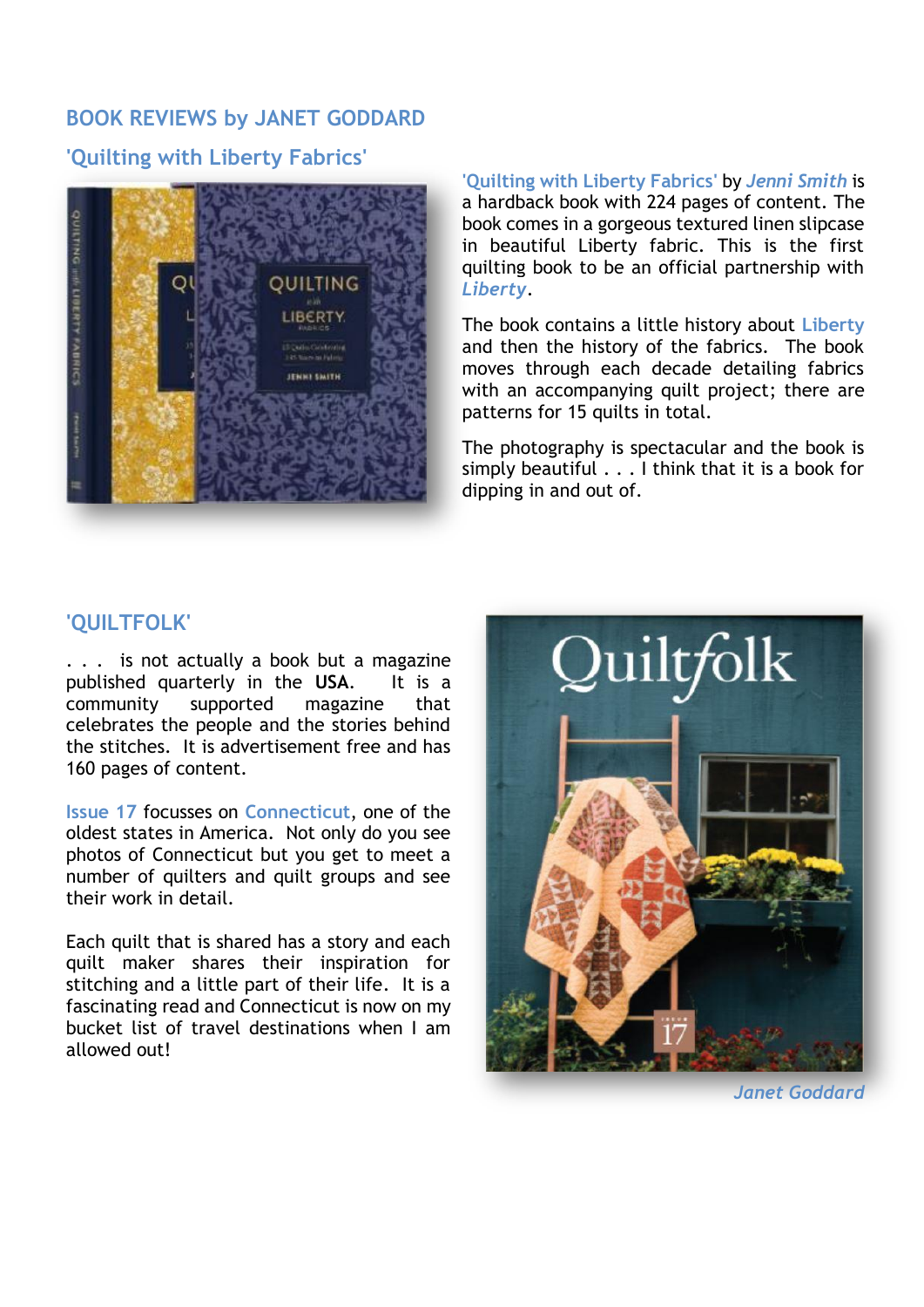#### **MODERN BLOCK OF THE MONTH** by *Sarah Dixon*

Modern quilts are growing in popularity . . . the **Quilters' Guild** has a series of **Tutor Boxes** designed to introduce you to the blocks and techniques.

In this **BOM** programme information for a technique will be included with the **Newsletter** every **OTHER** month (they will also be on the **Mead Quilters Facebook page**). I may also show some information at our evening meetings.

I would suggest making a **sample block** to see if you enjoy the technique, you can then make an entire quilt using just the one block or you may decide to make a sampler quilt similar to this **'Modern Jazz'** quilt by *Helen Howes*.



We are going to start off with a simple block called '**GARDEN IN THE RAIN' . . .**

#### Pictures of the block can be found at

**<http://mqgb.org.uk/tutorboxes/tbox8.html>** where a pdf of instructions is available to download.

Although this is a simple block, there are ideas shown in the pdf file of how you can make it more interesting or more complicated by making more than one inset strip or by piecing your inset strip. Make as many or as few as you like  $-$  below is a whole quilt made from the block and its variants that I made. If you have any problems do contact me!

**Your Editor** and **Mrs Webmaster** both found the pdf, and the sizing, somewhat confusing. It is also refers to and is based on **Oakshott** fabric packs which are no longer available!

Any interesting fabrics can be used, so we have prepared a simple set of instructions for you, on the **Mead website;** just go to

**[www.meadquilters.org/news.html](http://www.meadquilters.org/modern.html)** and select the **2021April Newsletter Supplement**



#### **Things to bear in mind . . .**

The steeper the angle you cut at, the more you will need to trim your block to shape

In order to keep your block roughly square, your inset strips need to be 1inch wide. If you want to alter the width of the inset strip then be aware that it will alter the size of your block.

Bias edges can be a pain! I am going to try starching my block next time.

I look forward to seeing what you make!

The same technique is used for the **'Straight Cross'** block; they start in the same way but you then turn the block through 90 degrees and repeat the cutting and inserting.

#### Pictures can be found in

**[http://mqgb.org.uk/tutorboxes/tbox10.html](https://mqgb.org.uk/tutorboxes/tbox10.html)** and some instructions follow.